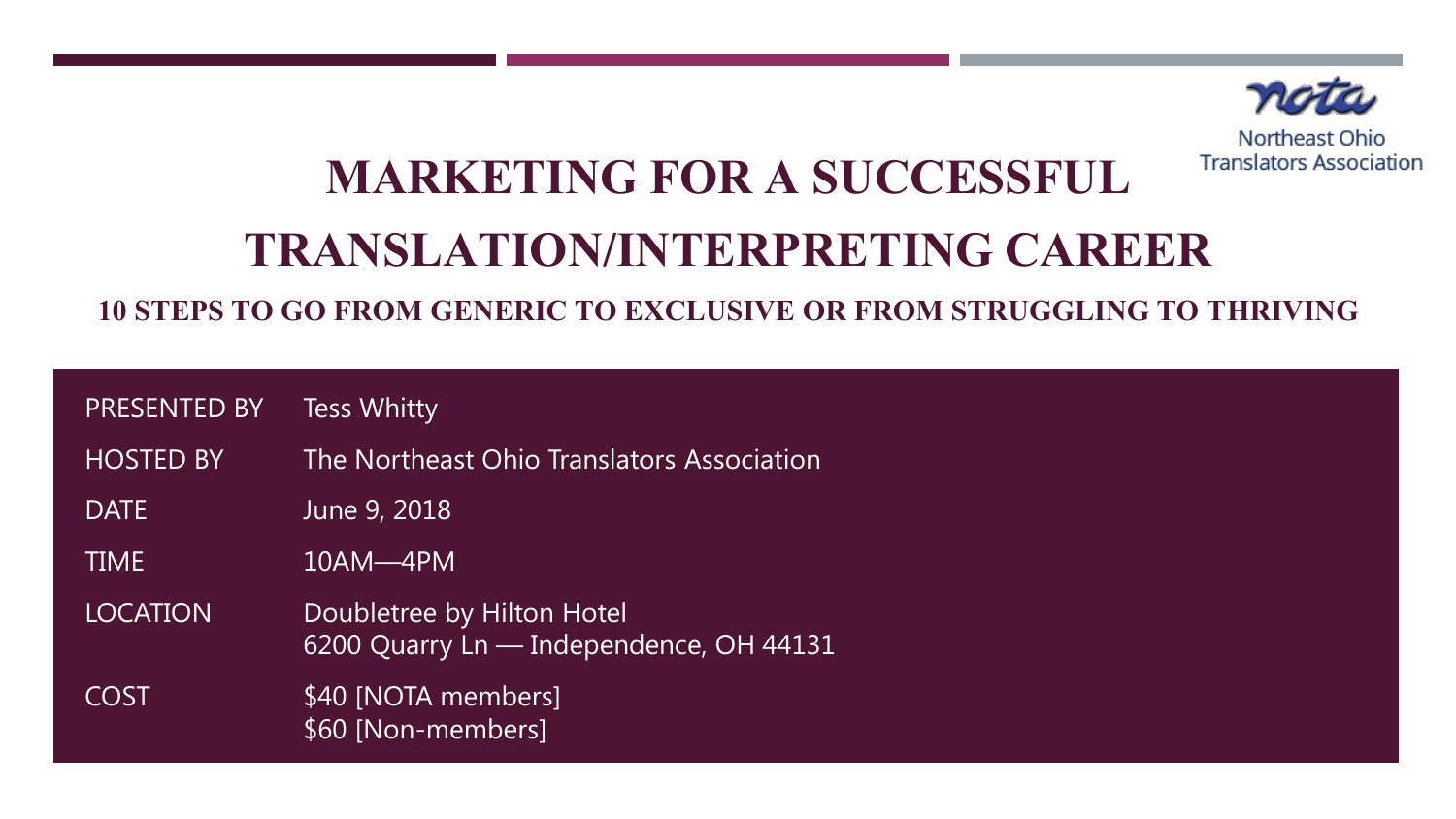### **ABOUT THE TRAINING**

### JOIN US FOR A FULL DAY OF MARKETING TIPS AND STRATEGIES TAILORED TO T/I FREELANCE PROFESSIONALS. DURING THIS 4-HOUR TRAINING, YOU WILL LEARN HOW TO GROW YOUR BUSINESS AND GO "FROM GENERIC TO EXCLUSIVE OR FROM STRUGGLING TO THRIVING"!

[WE WILL BREAK FOR 1.5HRS FOR LUNCH, SO YOU'LL ALSO HAVE PLENTY OF TIME TO NETWORK WITH COLLEAGUES.]

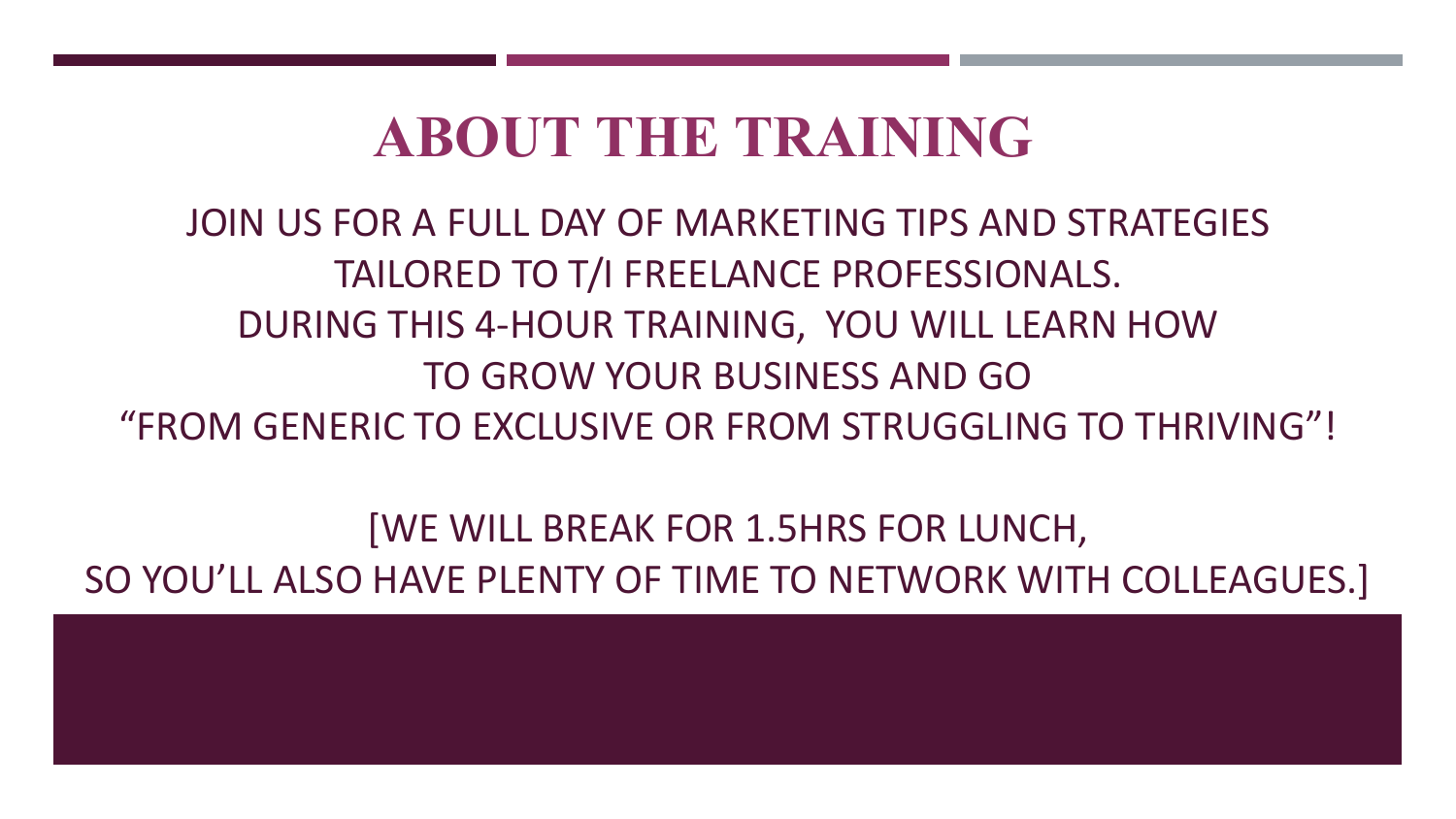## **ABOUT THE TRAINER**

Tess Whitty has been working as an English>Swedish freelance translator since 2003, specializing in corporate communications, software, and information technology. She has an MSc in economics and an MA in marketing and has also worked as a marketing manager.

Tess shares her knowledge and experience in marketing and business as a speaker, trainer, and consultant. Her book, *Marketing Cookbook for Translators*, contains marketing tips for both experienced and new freelance translators. She is the host of the podcast *marketing tips for translators*.

Even though she loves marketing, she views her site as way to share good tips and tools, and to create a community of freelance translators, with a focus on marketing.

For more information, please visit: www.marketingtipsfortranslators.com